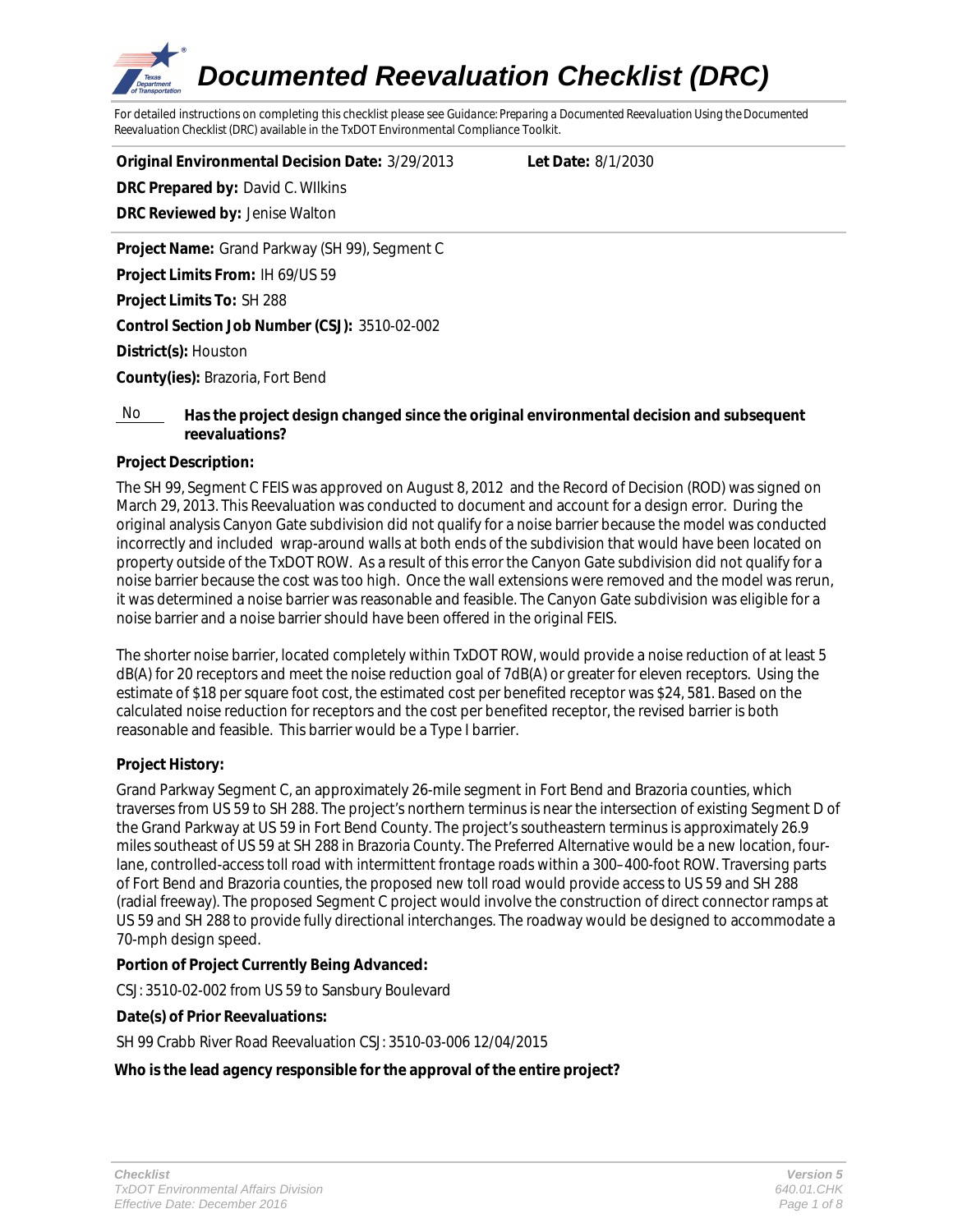

FHWA (Not Assigned to TxDOT) State

 $\Box$  TxDOT (Assigned by FHWA)  $\Box$  FTA

Other federal agency

# **I. Project Funding and Planning Consistency**

Yes **Is the project still consistent with the current, approved, financially constrained MTP, STIP/ TIP?**

**Funding Source(s):** Federal, State

# **II. Environmental Classification**

**Select the project's environmental classification:** Final Environmental Impact Statement (FEIS)

<u>Yes</u> Have major steps to advance the action occurred within three years after the approval of **the FEIS, SEIS, or the last major approval or grant? Major steps include authority to undertake final design, authority to acquire a significant portion of the right-of-way, or approval of the plans, specifications, and estimates.**

# **III. Project Information**

## **1. Proposed Action**

No **Have substantial changes occurred to the project design since the original environmental decision or subsequent reevaluations?**

# **2. Project Limits**

No **Has there been a change to the project limits from what was described in the original environmental decision or subsequent reevaluations?**

# **3. Right of Way**

**No Have the ROW requirements changed since the original environmental decision or subsequent reevaluations?**

# **4. Easements**

No **Have the requirements for temporary or permanent easements changed since the original environmental decision or subsequent reevaluations?**

# **5. Displacements**

No **Will changes, if any, result in residential or nonresidential displacements that were not covered by the original environmental decision or subsequent reevaluations?**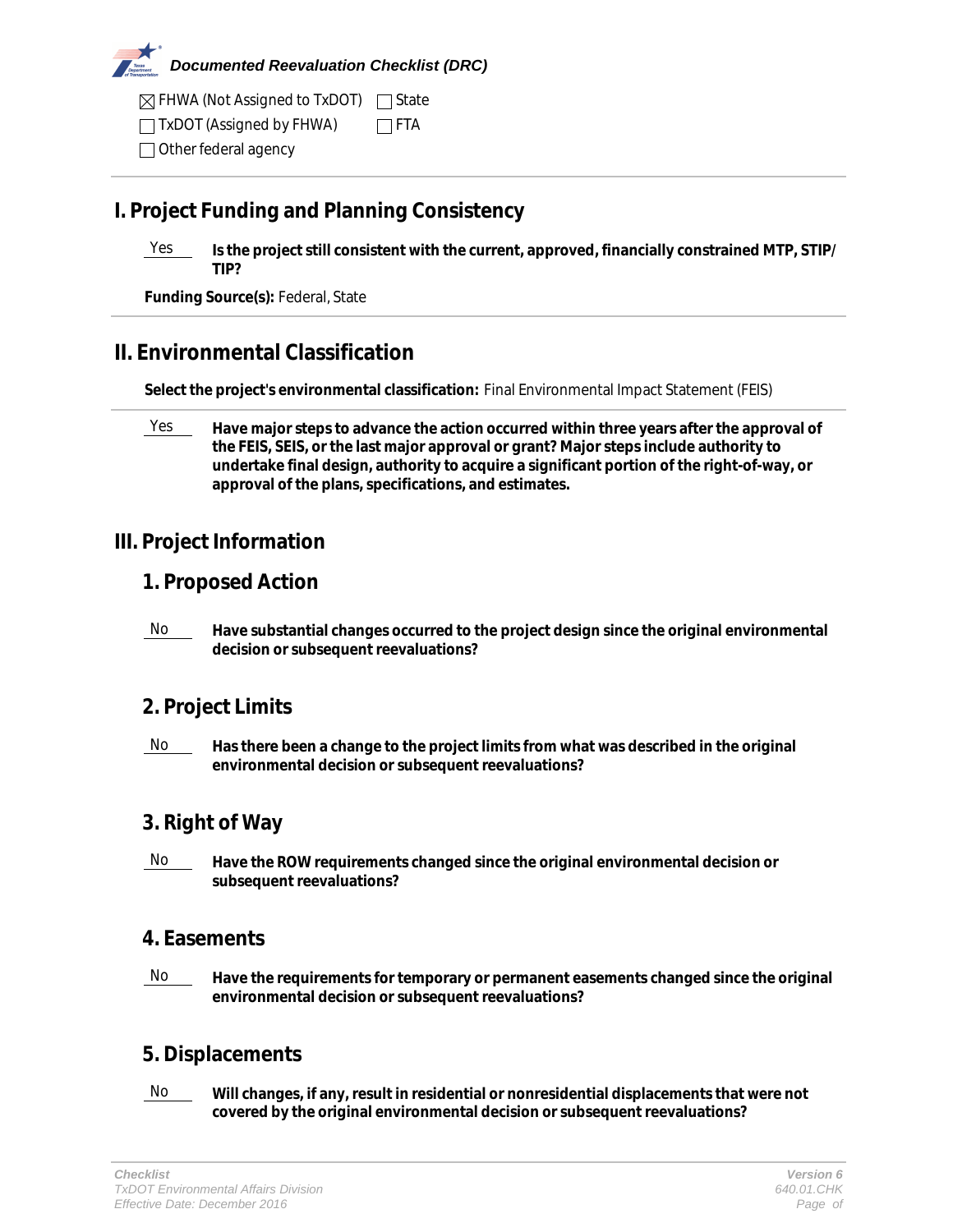

## **6. Access**

No **Will changes, if any, to the project design result in a temporary or permanent adverse change of access to any residential or nonresidential properties that were not covered in the original environmental decision or subsequent reevaluations?**

## **7. Traffic**

No **Have there been substantial changes to the projected ADT from what was described in the original environmental decision or subsequent reevaluations?**

## **8. Laws and Regulations**

**No** Have there been any changes to laws or regulations that would result in the need for any **updated analyses since the original environmental decision or subsequent reevaluations?**

## **9. Land Use and Population**

No **Have there been any substantial changes in land use or population within the project area since the original environmental decision or subsequent reevaluations?**

## **IV. Required Action**

**Project Name:** Grand Parkway (SH 99), Segment C

**Control Section Job Number (CSJ):** 3510-02-002

Responses to the previous questions indicate there are potential changes that may affect the previous environmental decision. Further evaluation is required. Complete the reevaluation and Sections V-XII.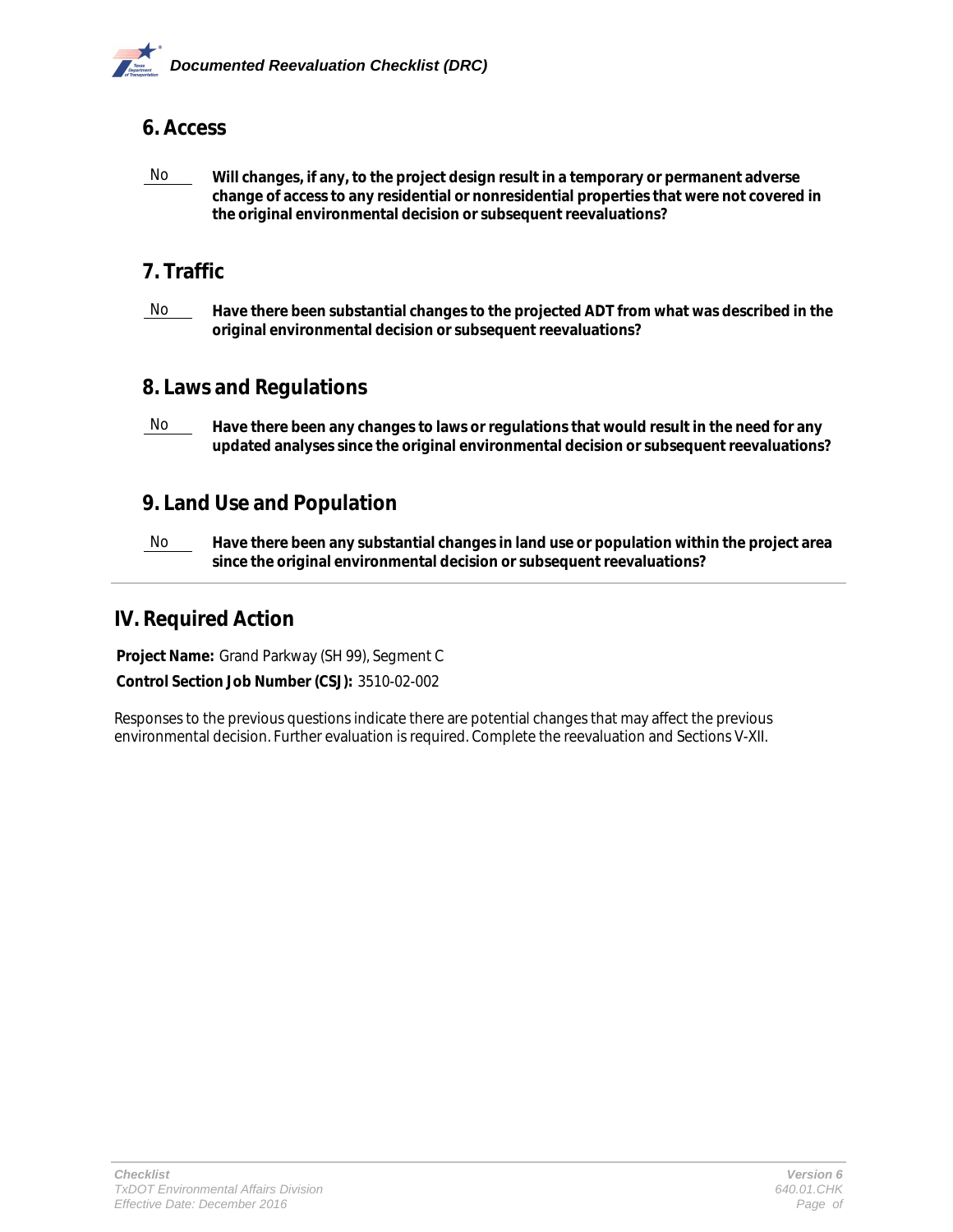# **V. Environmental Setting and Affected Environment**

*Indicate whether there have been changes in the affected environment since the environmental decision. Changes in the affected environment could result from changes in design, in the environmental setting, or laws and regulations.* 

*Only select NA if a resource was not addressed in the original environmental documentation and does not need to be addressed as a result of the changes.* 

*If Yes is selected, describe the changes in the field provided.*

| Changed? | <b>Resource/Setting</b>                                              | <b>Comments</b>                                                                                                                                                                            |
|----------|----------------------------------------------------------------------|--------------------------------------------------------------------------------------------------------------------------------------------------------------------------------------------|
| No       | <b>Environmental Justice</b>                                         |                                                                                                                                                                                            |
| No       | Socio-economics                                                      |                                                                                                                                                                                            |
| No       | Farmlands                                                            |                                                                                                                                                                                            |
| No       | <b>Threatened/Endangered Species</b>                                 |                                                                                                                                                                                            |
| No       | Vegetation                                                           |                                                                                                                                                                                            |
| No       | <b>Water Quality</b>                                                 |                                                                                                                                                                                            |
| No       | Wetlands/Waters of the U.S.<br>(including any changes in permitting) |                                                                                                                                                                                            |
| No       | Floodplains                                                          |                                                                                                                                                                                            |
| No       | Air Quality                                                          |                                                                                                                                                                                            |
| Yes      | Noise Impacts                                                        | The proposed project would require the<br>construction of one Type I noise barrier within the<br>TxDOT ROW at Canyon Gate at the Brazos from<br>Sansbury Blvd. to the Middle Bayou Bridge. |
| No       | <b>Hazardous Materials</b>                                           |                                                                                                                                                                                            |
| No       | <b>Archeological Resources</b>                                       |                                                                                                                                                                                            |
| No       | <b>Historic Resources</b>                                            |                                                                                                                                                                                            |
| No       | Section $4(f)/6(f)$                                                  |                                                                                                                                                                                            |
| No       | <b>Visual Resources/Aesthetics</b>                                   |                                                                                                                                                                                            |
| No       | Indirect and Cumulative Impacts                                      |                                                                                                                                                                                            |
| No       | Others                                                               |                                                                                                                                                                                            |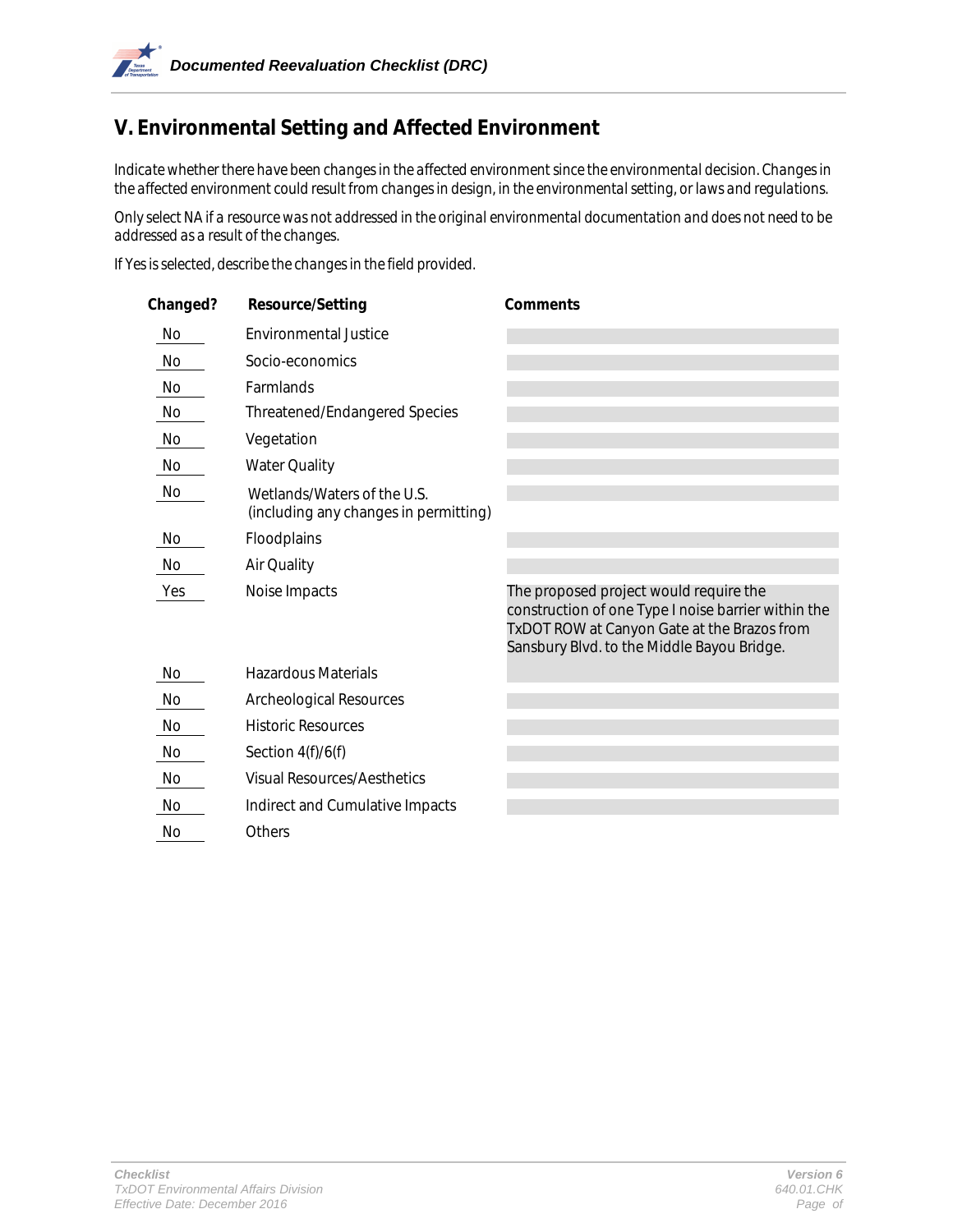# **VI. Resource Agency Coordination**

*Check the box in the NA Column if no additional coordination was required.* 

*If additional coordination was required, describe it, and enter the dates the original and additional coordination were completed. List documentation of additional coordination in Section XI below.* 

|             |                                                  | <b>Previous</b>           |                         |
|-------------|--------------------------------------------------|---------------------------|-------------------------|
| NA.         | Agency                                           | Coordination<br>Completed | Additional<br>Completed |
|             | Texas Historical Commission                      |                           |                         |
| $\boxtimes$ | Archeology                                       |                           |                         |
| $\times$    | <b>Historical Structures</b>                     |                           |                         |
| $\boxtimes$ | <b>Texas Parks and Wildlife Department</b>       |                           |                         |
| $\boxtimes$ | <b>Texas Commission on Environmental Quality</b> |                           |                         |
| IХ          | U.S. Army Corps of Engineers                     |                           |                         |
| $\bowtie$   | U.S. Coast Guard                                 |                           |                         |
| $\boxtimes$ | U.S. Fish & Wildlife Service                     |                           |                         |
| $\boxtimes$ | FHWA (Conformity Determination)                  |                           |                         |
|             | Other:                                           |                           |                         |
|             |                                                  |                           |                         |

## **VII. Additional Studies**

*If applicable, describe any additional environmental studies that were conducted. Select NA if changes to the project did not result in a need for new studies. Indicate whether studies have been conducted or remain to be completed. Describe additional studies, and list them in Section XI below.*

## Yes **Were additional studies needed?**

#### **Describe:**

A Traffic Noise Analysis and revised Barrier Analysis were required for the Canyon Gate subdivision.

No **Are there studies that remain to be completed?**

## **VIII. MTP/TIP Consistency**

| No  | Is the project located outside the MPO area?                                                                        |
|-----|---------------------------------------------------------------------------------------------------------------------|
| Yes | Is the project listed in the current, approved, financially constrained MTP and TIP?                                |
|     | What is the ETC? 2022                                                                                               |
| Yes | Is the current ETC consistent with the ETC indicated in the initial environmental document<br>or last reevaluation? |
| No  | Has a revised CO and MSAT analysis been conducted?                                                                  |
|     | What is the total project cost? \$625,110,107                                                                       |
| Yes | Is the project located in a non-attainment area?                                                                    |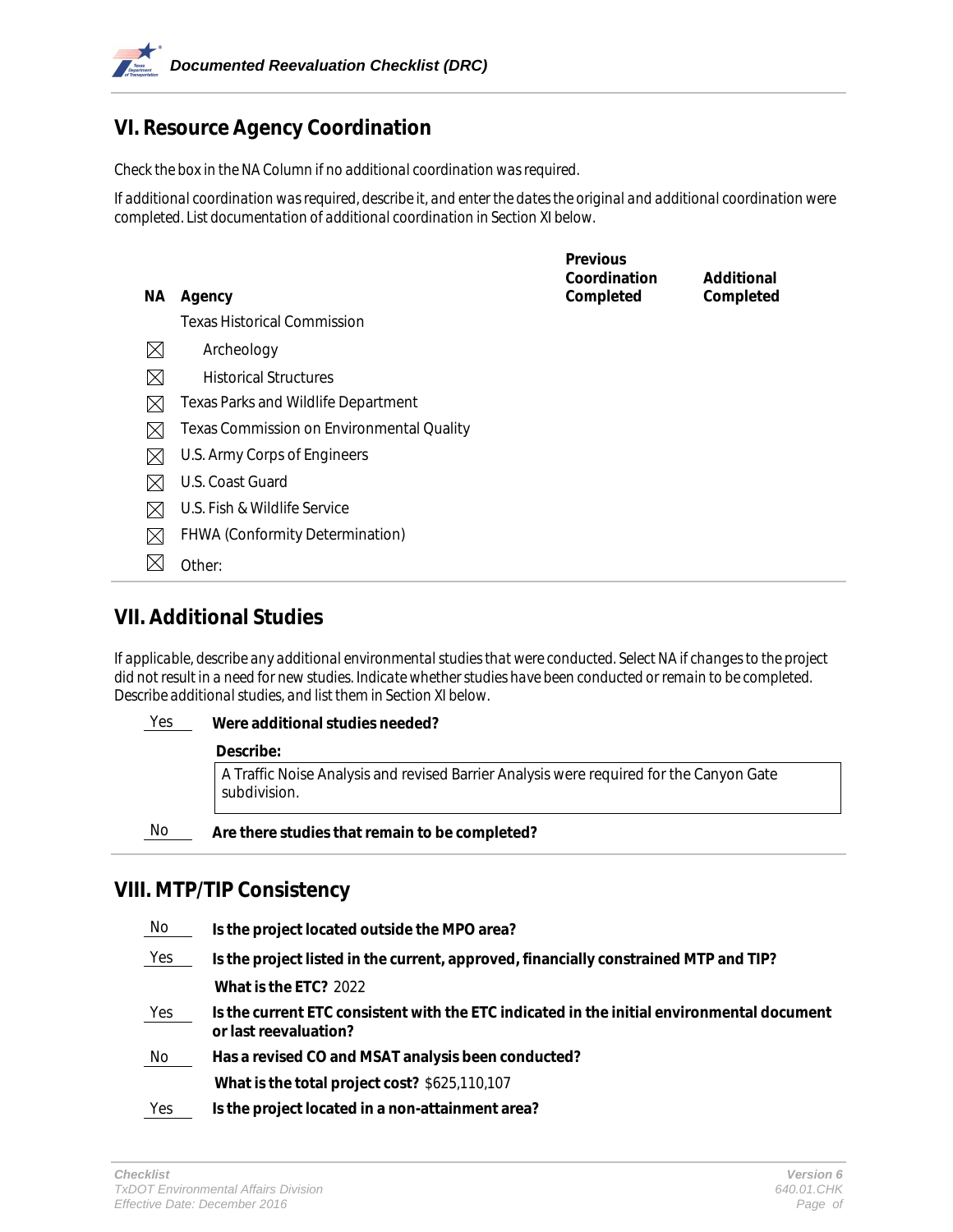# *Documented Reevaluation Checklist (DRC)* No **Would any changes to the project result in an inconsistency with the fiscally constrained MTP and TIP?**  *Note: Estimated Time of Completion (ETC) is the fiscally constrained MTP/LRTP ultimate proposed project versus an interim and/or intermediate phase of an ultimate proposed project.*

No **Will a revised conformity determination be required?** 

*Note: Shifts, earlier or later not within, in AQ analysis years can cause revisions to conformity.*

# **IX. EPICS**

Indicate the status of required any permits and/or commitments, and describe any changes in the related requirements. List any required documentation in Section XI below. Selecting some options will trigger the appearance of a description field. If a field appears after making a selection, a description is required.

## **Select the applicable finding from the dropdown field below:**

There are additional mitigation requirements or commitments.

Describe:

The proposed project would require a combined noise workshop/MAPO. The noise workshop would be held to determine the construction of the proposed Type I noise barrier within the TxDOT ROW at Canyon Gate at the Brazos from Sansbury Blvd. to the Middle Bayou Bridge.

# **X. Public Involvement**

If additional public involvement is required, list summaries or required documentation in Section XI below. If no additional public involvement was required, select NA.

No **Is there substantial controversy on environmental grounds?**

No **Was additional public involvement completed for this reevaluation?**

Yes **Does any additional public involvement remain to be completed?**

**Public Involvement Activities yet to be completed:**

Meeting with Affected Property Owners

#### **Comments:**

The proposed project would require a combined noise workshop/MAPO. The noise workshop would be held to determine the construction of the proposed noise barrier within the TxDOT ROW at Canyon Gate at the Brazos from Sansbury Blvd. to the Middle Bayou Bridge. The MAPO would be held to explain to the affected property owners the design error and why a noise barrier was not offered under the original FEIS.

## **XI. Attachments and References**

#### **Attachments:**

List any studies, permits, coordination, etc. attached to this checklist. If there are no associated attachments, enter NA into the field.

NA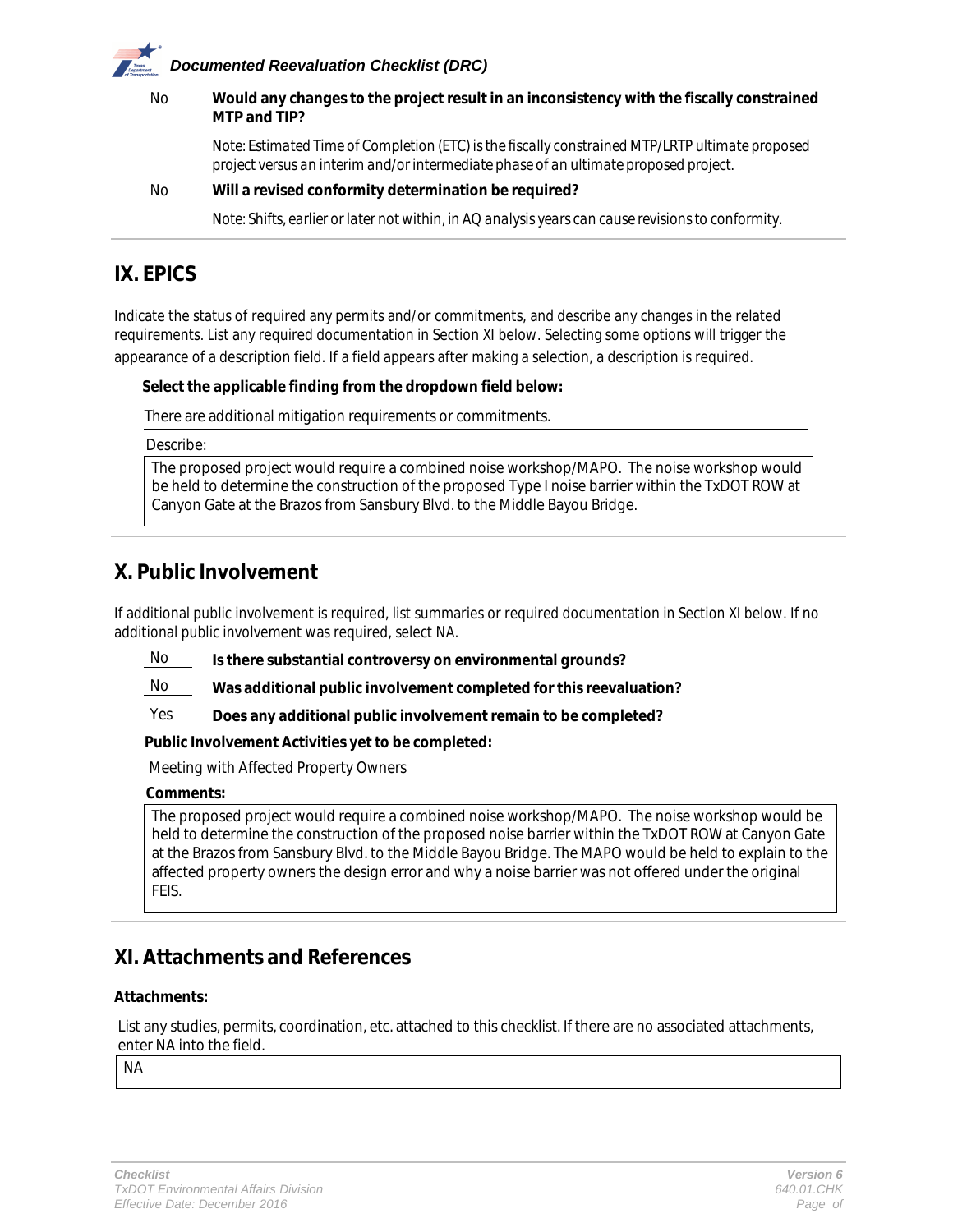# *Documented Reevaluation Checklist (DRC)*

#### **References:**

List any studies, permits, coordination, etc. incorporated into the DRC by reference. Include the names and locations of electronic files. If there are no associated references, enter NA into the field.

| Files listed below are references, which have been uploaded into ECOS. |  |  |  |
|------------------------------------------------------------------------|--|--|--|
| Noise Tab:                                                             |  |  |  |
| Seg C ReEval 2017 TNM 1-19-17.zip                                      |  |  |  |
| Seg C ReEval Noise Tech Report 1-19-17.pdf                             |  |  |  |
|                                                                        |  |  |  |

## **XII. Conclusion and Recommendation**

**Project Name:** Grand Parkway (SH 99), Segment C **Control Section Job Number (CSJ):** 3510-02-002

# **Reevaluation Preparer's Recommendation**

The environmental decision has been reevaluated as required by 23 CFR 771.129 and/or 43 TAC §2.85 and it has been determined that no substantial changes have occurred to the social, economic or environmental impacts of the proposed action that would substantially impact the quality of the human or natural environment. Therefore, the original environmental decision remains valid. It is recommended that the project be advanced to the next phase of project development.

| David C. Wilkins                                                                              | <b>Environmental Scientist</b> |
|-----------------------------------------------------------------------------------------------|--------------------------------|
| <b>Reevaluation Preparer Name</b>                                                             | Title                          |
| Digitally signed by David C. Wilkins<br>David C. Wilkins<br>Date: 2017.02.08 15:05:16 -06'00' | February 8, 2017               |
| Reevaluation Preparer Signature                                                               | Date                           |

# **Reevaluation Reviewer's Recommendation**

The environmental decision has been reevaluated as required by 23 CFR 771.129 and/or 43 TAC §2.85 and it has been determined that no substantial changes have occurred to the social, economic or environmental impacts of the proposed action that would substantially impact the quality of the human or natural environment. Therefore, the original environmental decision remains valid. It is recommended that the project be advanced to the next phase of project development.

#### **Comments (Optional):**

*Reevaluation Reviewer Name* Jenise Walton

Jenise Walton

DN: cn=Jenise Walton, o=TxDOT, ou=ENV Division, email=JENISE.WALTON@TXDOT.GOV, c=US Date: 2017.03.08 14:57:44 -06'00'

*Title* PD Deputy Section Director

March 8, 2017

*Reevaluation Reviewer Signature Date*